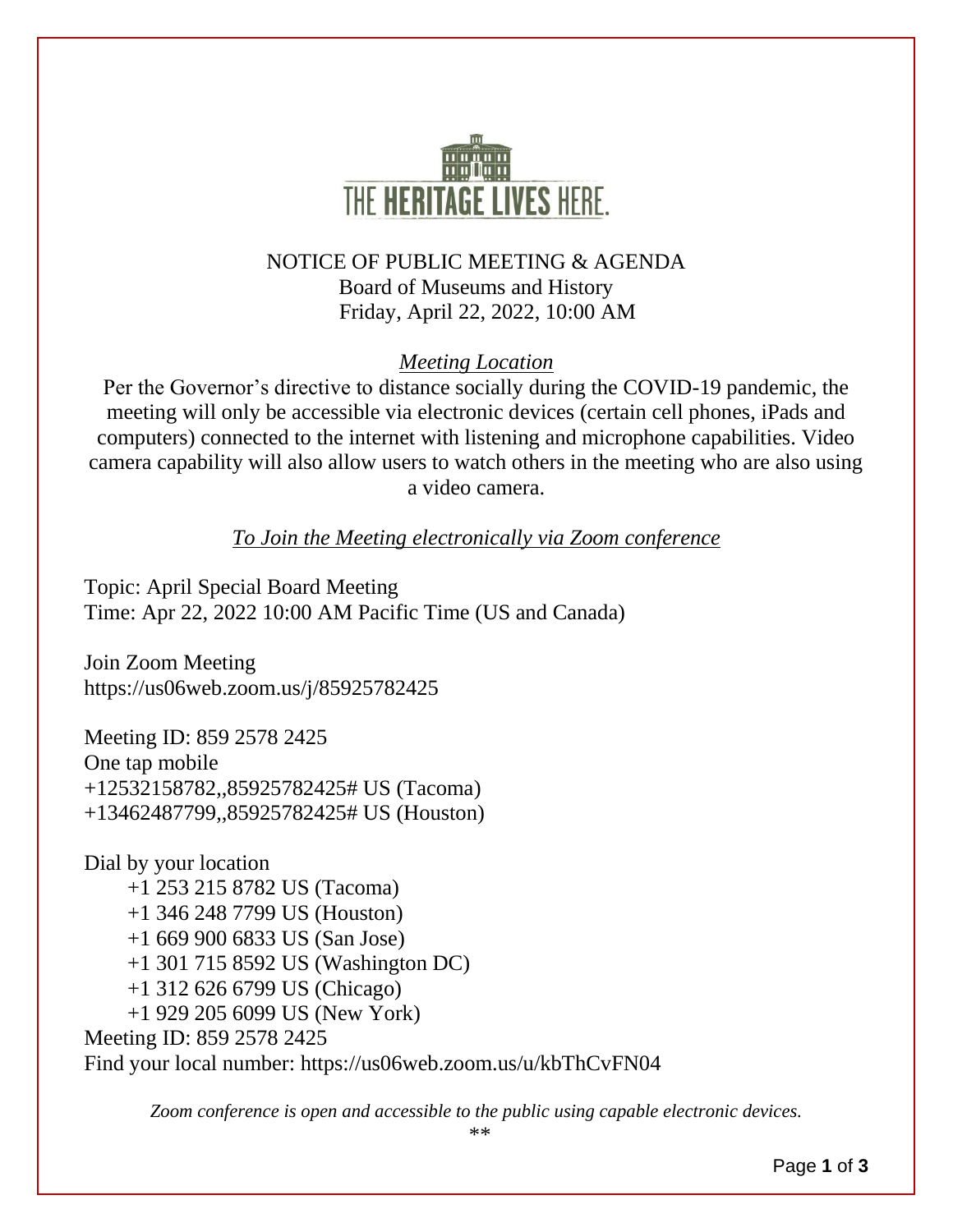## + = WRITTEN REPORT IN BOARD MATERIALS \_\_\_\_\_\_\_\_\_\_\_\_\_\_\_\_\_\_\_\_\_\_\_\_\_\_\_\_\_\_\_\_\_\_\_\_\_\_\_\_\_\_\_\_\_\_\_\_\_\_\_\_\_\_\_\_\_\_\_\_\_\_\_\_\_\_\_\_\_\_\_

- Action may be taken on those items denoted "For Possible Action".
- Public comment will be allowed after discussion of each action item on the agenda but before voting on the item. Because of time considerations, the period for public comment may be limited to 3 minutes at the discretion of the chair, and speakers are urged to avoid repetition of comments made by previous speakers.
- Meetings are audio-recorded and transcribed as part of the public record. Speakers must identify themselves before speaking.

## **1.** CALL TO ORDER AND CONFIRMATION THAT THE MEETING WAS PROPERLY POSTED

# **2.** ROLL CALL AND DETERMINATION OF QUORUM

## **3.** BOARD ANNOUNCEMENTS & MEETING LOGISTICS (Information only)

**4.** PUBLIC COMMENT: Public comment is welcomed by the Board. A period of public comment will be allowed after discussion of each action item on the agenda, but before voting on the item. Because of time considerations, the period for public comment by each speaker may be limited to 3 minutes at the discretion of the Chair, and speakers are urged to avoid repetition of comments made by previous speakers. Pursuant to Governor Sisolak's Declaration of Emergency Directive 006, Section 2, public comment options may include, without limitation, written public comment submitted to the public body via mail or email.

## **5**. PROVISIONAL MUSEUM ADMISSIONS AUTHORITY FOR ADMINISTRATOR (For Possible Action)

a) Request to approve provisional museum admissions authority to DMH Administrator to allow free admissions for a limited time.

**6.** PUBLIC COMMENT AND DISCUSSION: Public comment is welcomed by the Board. Because of time considerations, the period for public comment by each speaker may be limited to 3 minutes at the discretion of the Chair, and speakers are urged to avoid repetition of comments made by previous speakers. Pursuant to Governor Sisolak's Declaration of Emergency Directive 006, Section 2, public comment options may include, without limitation, written public comment submitted to the public body via mail or email.

# **7**. ADJOURNMENT